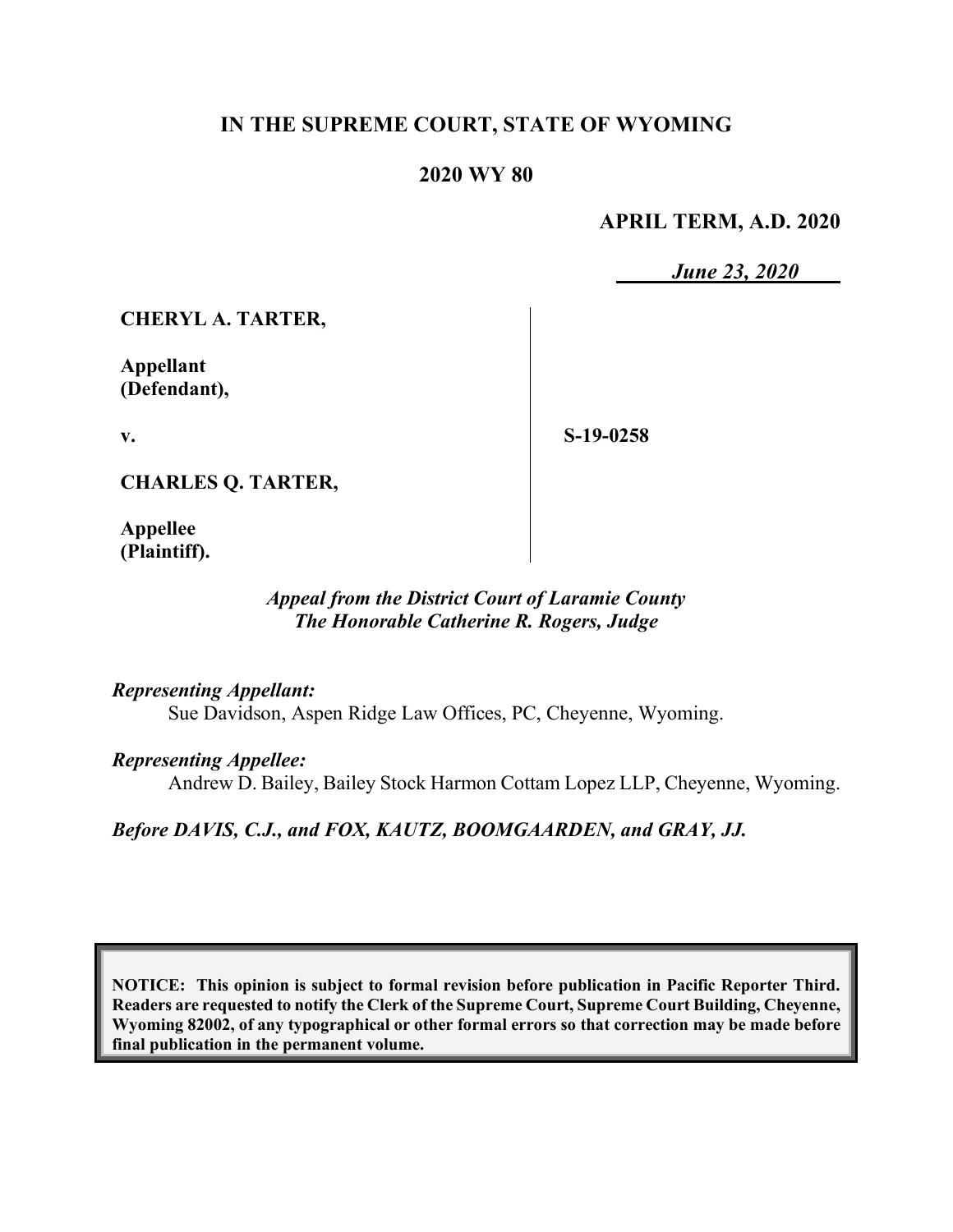### **BOOMGAARDEN, Justice.**

[¶1] Cheryl A. Tarter appeals an order denying her motions to amend or set aside the default divorce decree (Default Decree) entered against her on May 10, 2018. Ms. Tarter contends, as relevant to this opinion, the decree is void due to invalid service by publication. Because we agree the Default Decree is void, we reverse and remand with instructions to vacate.

### *ISSUE*

[¶2] Is the Default Decree entered against Ms. Tarter void for failure of service by publication?

# *FACTS*

[¶3] Ms. Tarter and Charles Q. Tarter were married in Cheyenne in 1998. They have no children together. She and Mr. Tarter separated in August 2016, when she moved to a home the parties owned in Michigan. Following their separation, Ms. Tarter and Mr. Tarter occasionally discussed how and when they would dissolve their marriage and address the support she would need due to serious health issues that had prevented her from working full time since February 2014.

[¶4] Mr. Tarter filed for divorce in Laramie County, Wyoming in March 2017, sooner than Ms. Tarter expected. A Michigan process server unsuccessfully attempted to serve Ms. Tarter with the divorce complaint on five different occasions in March and April. Mr. Tarter filed an affidavit in support of service by certified mail in May. The certified mailing to Ms. Tarter at her Michigan address was returned unclaimed.

[¶5] In June, Mr. Tarter filed an affidavit in support of service by publication and published legal notice in the Pine Bluffs Post over four weeks spanning parts of June and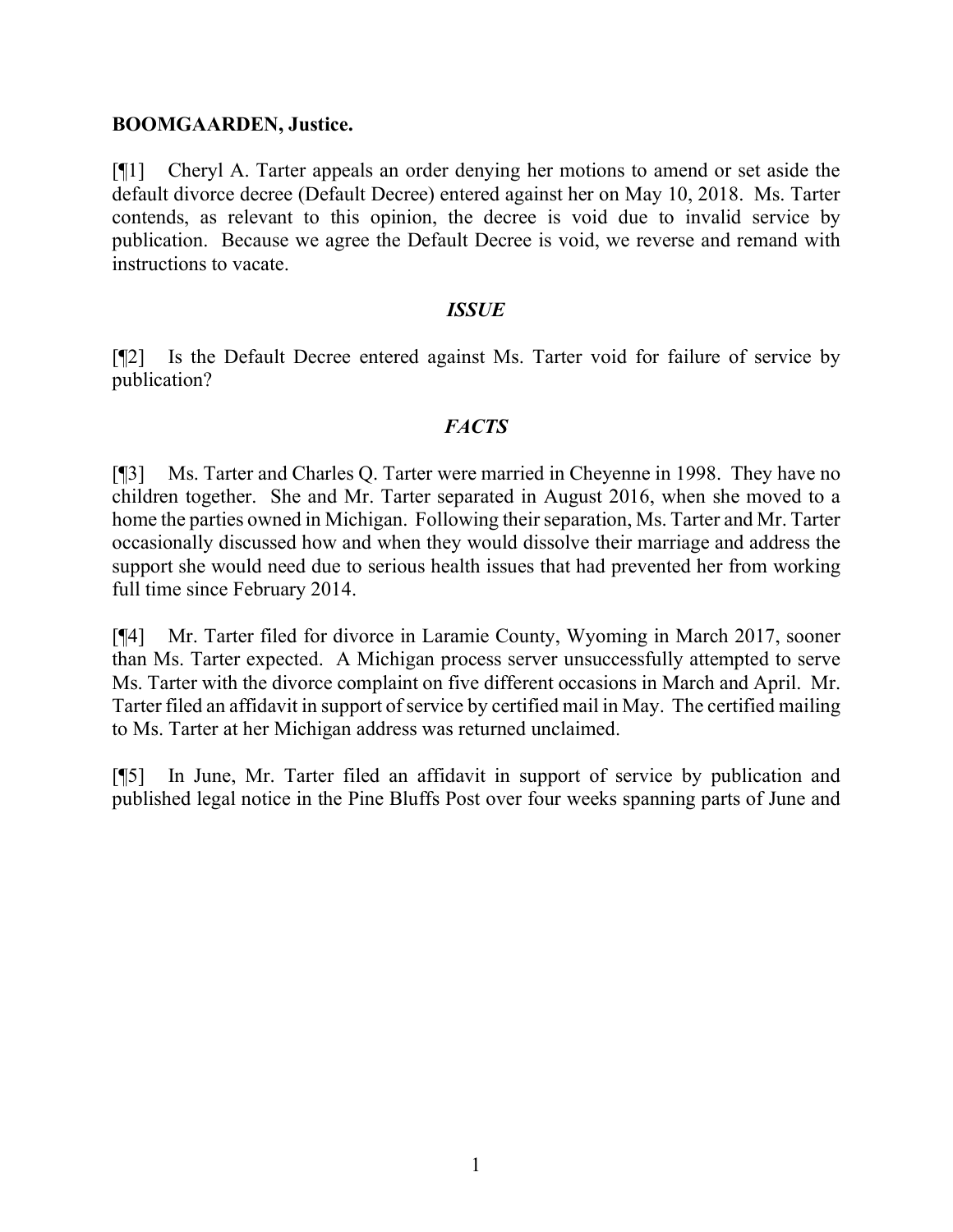July.<sup>[1](#page-2-0)</sup> Ms. Tarter did not answer.<sup>[2](#page-2-1)</sup> At Mr. Tarter's request and on receipt of the required documentation, the district court clerk entered default on November 14, 2017.

[¶6] Mr. Tarter filed a motion to enter a default divorce decree and a supporting affidavit on April 27, 2018. He asserted that because he had "completed his twenty years of creditable military service," Ms. Tarter was qualified to "receive the military 20/20/20 benefit"; he wanted her to receive that benefit; and he and Ms. Tarter had settled all property matters. The court entered the Default Decree, summarily finding that Ms. Tarter was properly served by publication. The court divided the couple's property and debt, ruling that "[e]ach of the parties shall retain sole and exclusive ownership of any and all retirement he or she is to receive." The court made no ruling concerning Ms. Tarter's 20/20/20 benefit. Mr. Tarter remarried on September 7, 2018.

[¶7] In December 2018, Ms. Tarter filed a motion to amend or set aside the Default Decree claiming it inequitably denied her any share of Mr. Tarter's military retirement. She relied on W.R.C.P. 60(a) or, alternatively, Rule 55 and Rule 60(b)(1), (3), or (6). She argued good cause existed to set the Default Decree aside because her failure to answer Mr. Tarter's complaint "was the result of mistake, inadvertence, surprise and excusable neglect."

#### **IN THE FIRST JUDICIAL DISTRICT COURT LARAMIE COUNTY, WYOMING CHARLES Q. TARTER, Plaintiff, vs. CHERYL A. TARTER, Defendant Docket 187, No. 533 LEGAL NOTICE**

TO: Cheryl A. Tarter

BE ADVISED that Charles Q. Tarter, Plaintiff, has filed in the District Court, First Judicial District, Laramie County, Wyoming, a Complaint for Divorce, Docket 187, No. 533.

BE ADVISED that if you wish to challenge or contest the complaint, you must file with the Office of the Clerk of the District Court your answer to the complaint within 30 days from the last date of publication of this notice. Failure to answer may result in default being entered against you, and the Plaintiff may be granted relief sought in the complaint.

Mary T. Parson

Parsons & Associates, P.C. Attorney for Plaintiff 2123 Pioneer Avenue Cheyenne, WY 82001 (307) 778-2822 **Legal No: 170124 Published in the Pine Bluffs Post June 29, July 6, July 13, July 20, 2017**

<span id="page-2-1"></span><sup>2</sup> Because failure of service in accordance with W.R.C.P. 4 controls this decision, we do not set forth the facts related to why Ms. Tarter failed to answer or decide whether she established good cause under W.R.C.P. 55(c).

<span id="page-2-0"></span><sup>&</sup>lt;sup>1</sup> The Secretary of Pine Bluffs Post, a weekly newspaper of general circulation, published the notice on June 29, July 6, July 13, and July 20. The notice stated: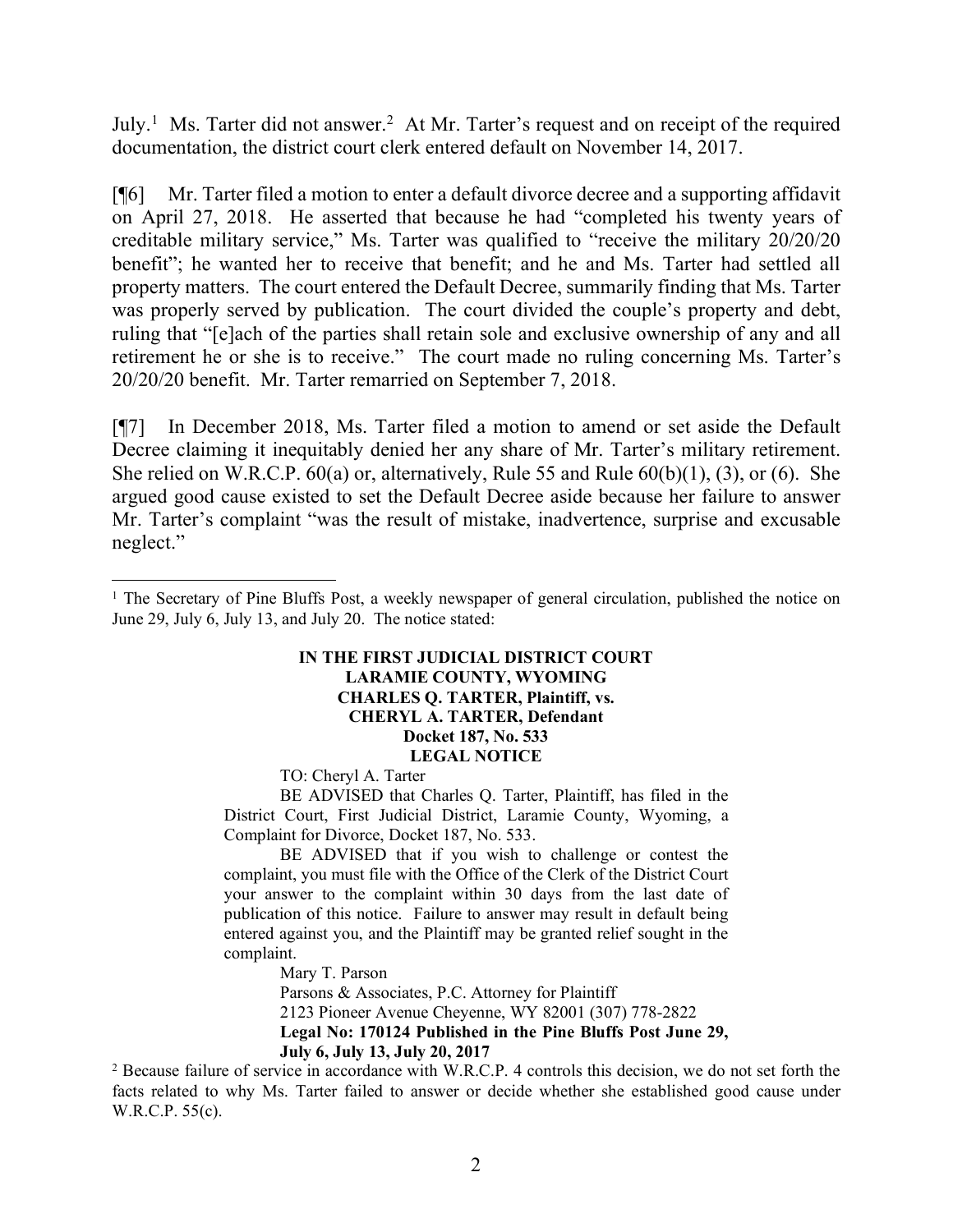[¶8] On May 6, 2019, the day before the court was to hear her motion, Ms. Tarter filed an amended motion asserting the Default Decree was void because Mr. Tarter had failed to comply with the service by publication requirements in W.R.C.P. 4; however, she did not cite Rule 60(b)(4) as grounds for relief. The May 7 hearing was unreported. The court denied Ms. Tarter's motions by order entered July 17, 2019, succinctly ruling she had not established good cause under Rule 55(c), nor grounds for relief under Rule 60(b)(1), (3), or (6). Ms. Tarter timely appealed. [3](#page-3-0)

### *STANDARD OF REVIEW*

[¶9] Both parties suggest we should review the alleged failure of service under W.R.C.P. 4 for plain error. Neither party, however, cites to pertinent authority nor explains why the plain error standard should apply when Ms. Tarter brought Mr. Tarter's alleged Rule 4 failings to the district court's attention prior to the hearing on her motions to amend or set aside the Default Decree.

[¶10] It is well established we review the denial of a W.R.C.P. 60 motion for an abuse of discretion unless the judgment is attacked under Rule 60(b)(4). *State ex rel. TRL by Avery v. RLP*, 772 P.2d 1054, 1057 (Wyo. 1989). "When [a] judgment is attacked pursuant to W.R.C.P. 60(b)(4), ... there is no question of discretion" in granting or denying relief— "either the judgment is void or it is valid" and "the trial court must act accordingly." *Id.*; *Essex Holding, LLC v. Basic Properties, Inc.*, 2018 WY 111, ¶ 69, 427 P.3d 708, 728 (Wyo. 2018); *Matter of Guardianship of MKH*, 2016 WY 103, ¶ 15, 382 P.3d 1096, 1100 (Wyo. 2016).

[¶11] The question here is whether Ms. Tarter attacked the Default Decree under Rule  $60(b)(4)$ . Although Ms. Tarter requested relief, in relevant part, under Rule  $60(b)(1)$ , (3), or (6), [4](#page-3-1) and the district court understandably ruled on those grounds, her amended motion

**(b) Grounds for Relief from a Final Judgment, Order, or Proceeding.** On motion and just terms, the court may relieve a party or its legal representative from a final judgment, order, or proceeding for the following reasons:

(1) mistake, inadvertence, surprise, or excusable neglect;

(2) newly discovered evidence that, with reasonable diligence, could not have been discovered in time to move for a new trial under Rule 59(b);

(3) fraud (whether previously called intrinsic or extrinsic), misrepresentation, or misconduct by an opposing party;

<span id="page-3-0"></span><sup>&</sup>lt;sup>3</sup> We denied Mr. Tarter's Motion to Dismiss Appeal, confirming the appealability of an order denying relief under W.R.C.P. 60(b).

<span id="page-3-1"></span><sup>4</sup> W.R.C.P. 60 states in relevant part: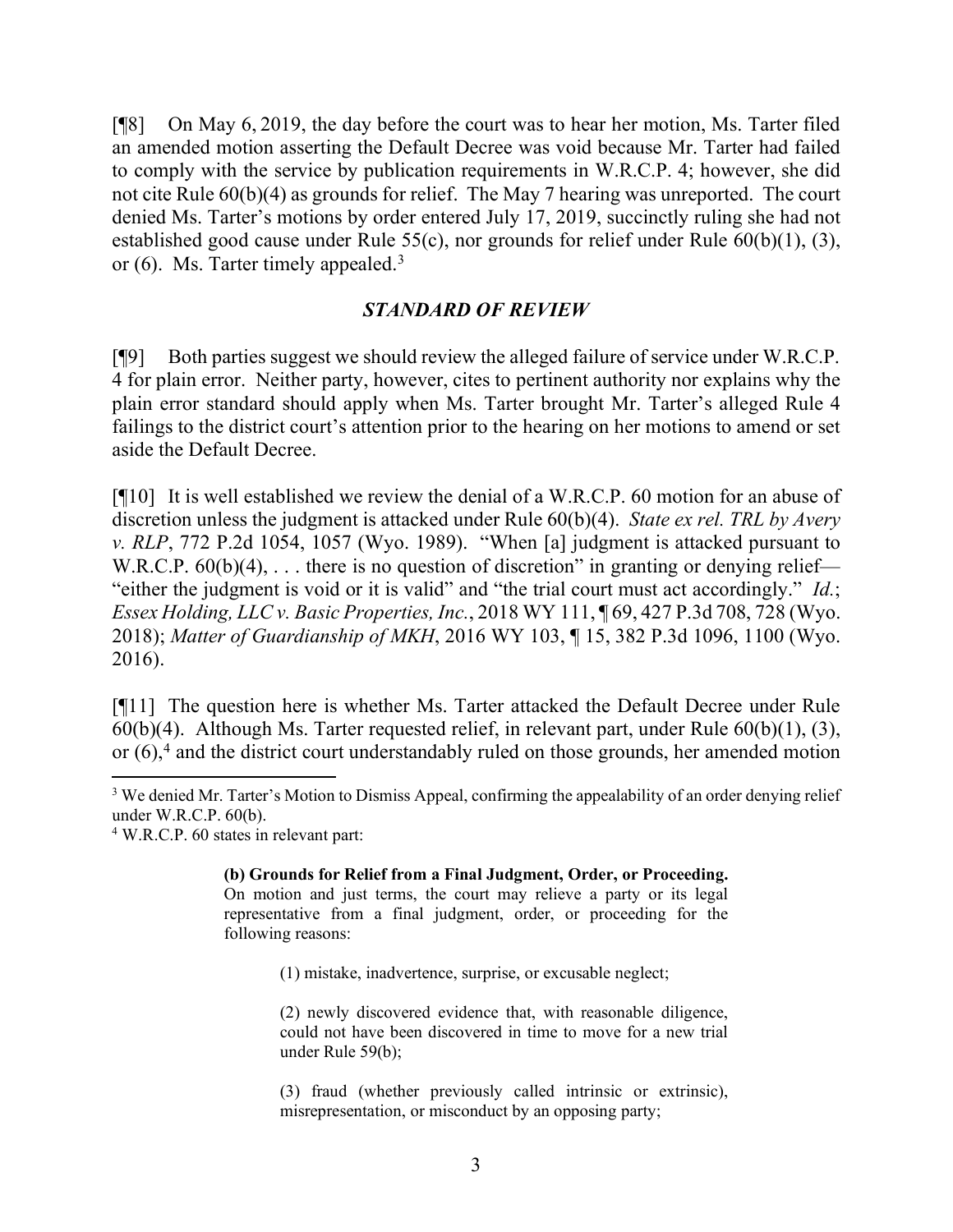clearly asserted Mr. Tarter failed to strictly comply with W.R.C.P. 4 service requirements as the law requires. If Mr. Tarter failed to strictly comply with Rule 4, the Default Decree is void and the district court lacked personal jurisdiction over Ms. Tarter. *Rosty v. Skaj*, 2012 WY 28, ¶ 22, 272 P.3d 947, 955 (Wyo. 2012). Under these circumstances, we believe it appropriate to consider the district court's ruling akin to one declining to set aside the Default Decree as void under Rule 60(b)(4) and we review the ruling accordingly. [5](#page-4-0) *See MKH*,  $\P$  15, 382 P.3d at 1100 (deciding the court's order was "more akin to a Rule 60(b)(4) order setting aside a judgment as void for lack of jurisdiction" even though Father challenged the order in the form of a Rule  $12(b)(1)$  motion to dismiss).

### *DISCUSSION*

[¶12] Ms. Tarter claims that Mr. Tarter failed to comply with numerous W.R.C.P. 4 service by publication requirements. Her amended motion specifically claimed that the publication notice did not include her Michigan address as known to Mr. Tarter, or set forth the exact date by which her answer was due. She also claimed Mr. Tarter did not file the affidavit following publication as Rule 4 requires. [6](#page-4-1) Mr. Tarter responds that he substantially complied with those requirements and Ms. Tarter was not prejudiced by any of the alleged failures.

[¶13] Prejudice does not factor into our analysis because we have long required strict compliance with rules governing service by publication. *Goss*, 780 P.2d at 312 (The requirements of W.R.C.P. 4 concerning service by publication "are minimal and demand

(5) the judgment has been satisfied, released, or discharged; it is based on an earlier judgment that has been reversed or vacated; or applying it prospectively is no longer equitable; or

(6) any other reason that justifies relief.

<sup>(4)</sup> the judgment is void;

<span id="page-4-0"></span><sup>&</sup>lt;sup>5</sup> This approach is further supported by our "obligation to raise questions of jurisdiction on our motion" even had Ms. Tarter failed altogether to question the Default Decree's validity. *Goss v. Goss*, 780 P.2d 306, 307 (Wyo. 1989); *see also Pease Bros. v. American Pipe & Supply Co*., 522 P.2d 996, 1002–03 (Wyo. 1974) (A defect in service is not waived by failing to raise the issue on a subsequent motion to vacate a default judgment.).

<span id="page-4-1"></span> $6$  In her amended motion, Ms. Tarter relied on subsections (e)(9) and (f) of the 2016 version of W.R.C.P. 4. However, "[e]ffective March 1, 2017, the Wyoming Rules of Civil Procedure were repealed and replaced in their entirety." *Matter of Estate of Meeker*, 2017 WY 75, ¶ 10 n.2, 397 P.3d 183, 187 n.2 (Wyo. 2017). Because the replacement rules took effect shortly before Mr. Tarter filed his divorce complaint on March 13, 2017, they governed these proceedings. The rules on which Ms. Tarter relied in her amended motion remained substantively the same after they were repealed and replaced, but subsections (e) and (f) were relettered as (k) and (l), respectively. *Compare* W.R.C.P. 4(e)(9), (f) (LexisNexis 2016), *and* W.R.C.P. 4(k)(9), (l) (LexisNexis 2019). W.R.C.P. 4 has not been amended since March 1, 2017. W.R.C.P. 4 (LexisNexis 2019).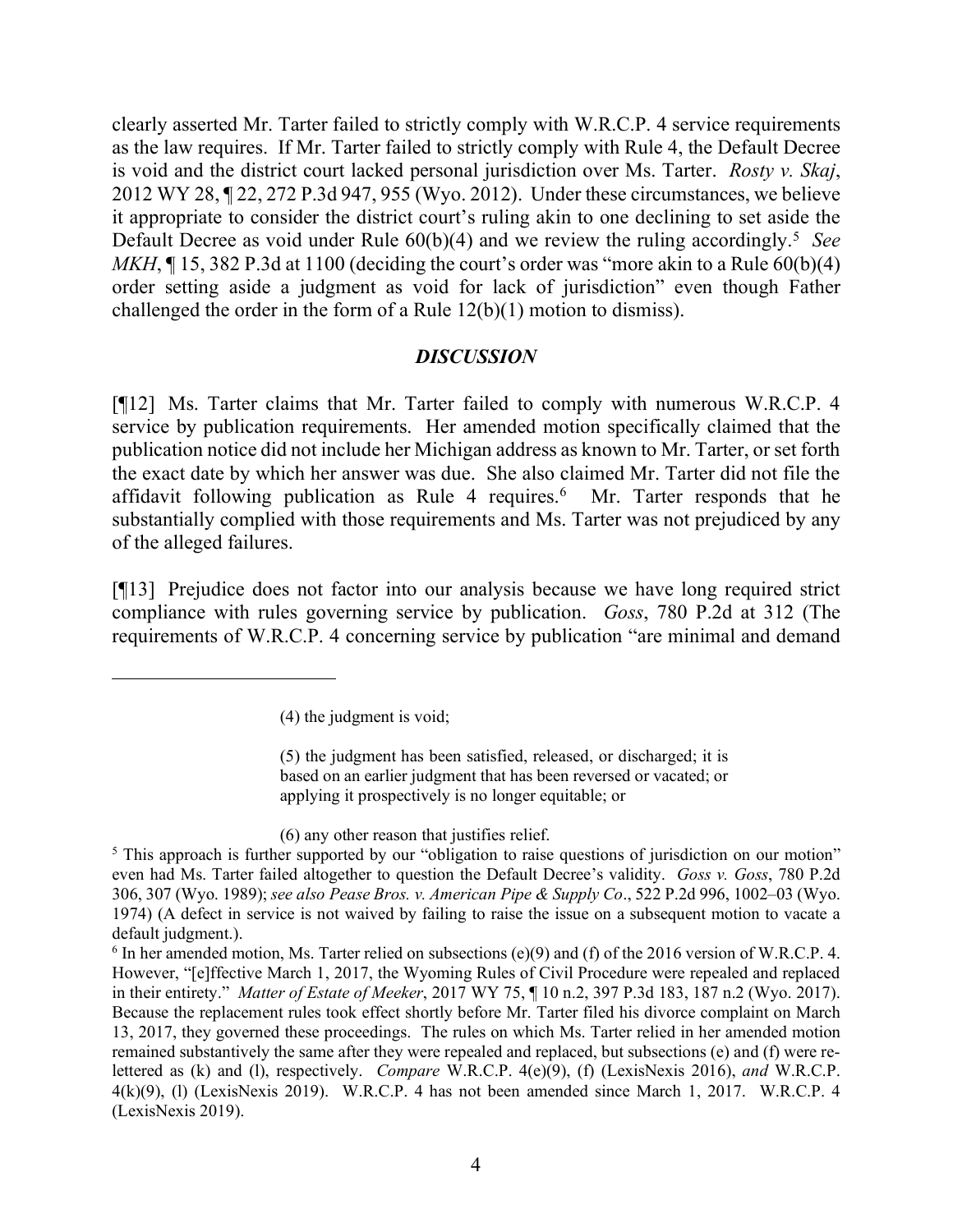strict compliance."); *Emery v. Emery*, 404 P.2d 745, 748 (Wyo. 1965); *see also Rosty*, ¶ 22, 272 P.3d at 955 ("Strict compliance with the requirements of service of process is mandatory. Any omissions of statements that are required under W.R.C.P. 4 are fatal and such omission prevents the trial court from obtaining jurisdiction of the defendant." (quoting *Hoke v. Motel 6 Jackson & Accor N. Am., Inc*., 2006 WY 38, ¶ 7, 131 P.3d 369, 374 (Wyo. 2006))). Any failure to comply with those requirements "deprives the district court of jurisdiction over the person to be served and prevents it from entering a valid and binding judgment." *Goss*, 780 P.2d at 312. Stated differently, defective service by publication is invalid and "any judgment purportedly grounded upon that service is rendered void." *Id.* (citations omitted).

[¶14] The record substantiates that Mr. Tarter failed to comply with W.R.C.P. 4 in several respects. First, Mr. Tarter did not comply with the Rule 4 requirements with respect to Ms. Tarter's Michigan address. Those requirements differ depending on whether Ms. Tarter's address was known or unknown. *See* W.R.C.P. 4(l).[7](#page-5-0) Mr. Tarter's Affidavit in Support of

(1) *Affidavit Required.* Before service by publication can be made, an affidavit of the party, or the party's agent or attorney, must be filed stating:

> (A) that service of a summons cannot be made within this state, on the defendant to be served by publication, and

> (B) stating the defendant's address, if known, or that the defendant's address is unknown and cannot with reasonable diligence be ascertained, and

(C) detailing the efforts made to obtain an address, and

(D) that the case is one of those mentioned in subdivision (k), and

(E) when such affidavit is filed, the party may proceed to make service by publication.

(2) *Publication and Notice to Clerk.*

#### (A) Address in publication. **In any case in which service by publication is made when the address of a defendant is known, it must be stated in the publication.**

(B) Notice to and from clerk. Immediately after the first publication the party making the service shall deliver to the clerk copies of the publication, and the clerk shall mail a copy to each defendant whose name and address is known by registered or certified mail and marked "Restricted Delivery" with return receipt requested, directed to the defendant's address named therein, and make an entry thereof on the appearance docket.

<span id="page-5-0"></span><sup>7</sup> Subsection (l) provides the following: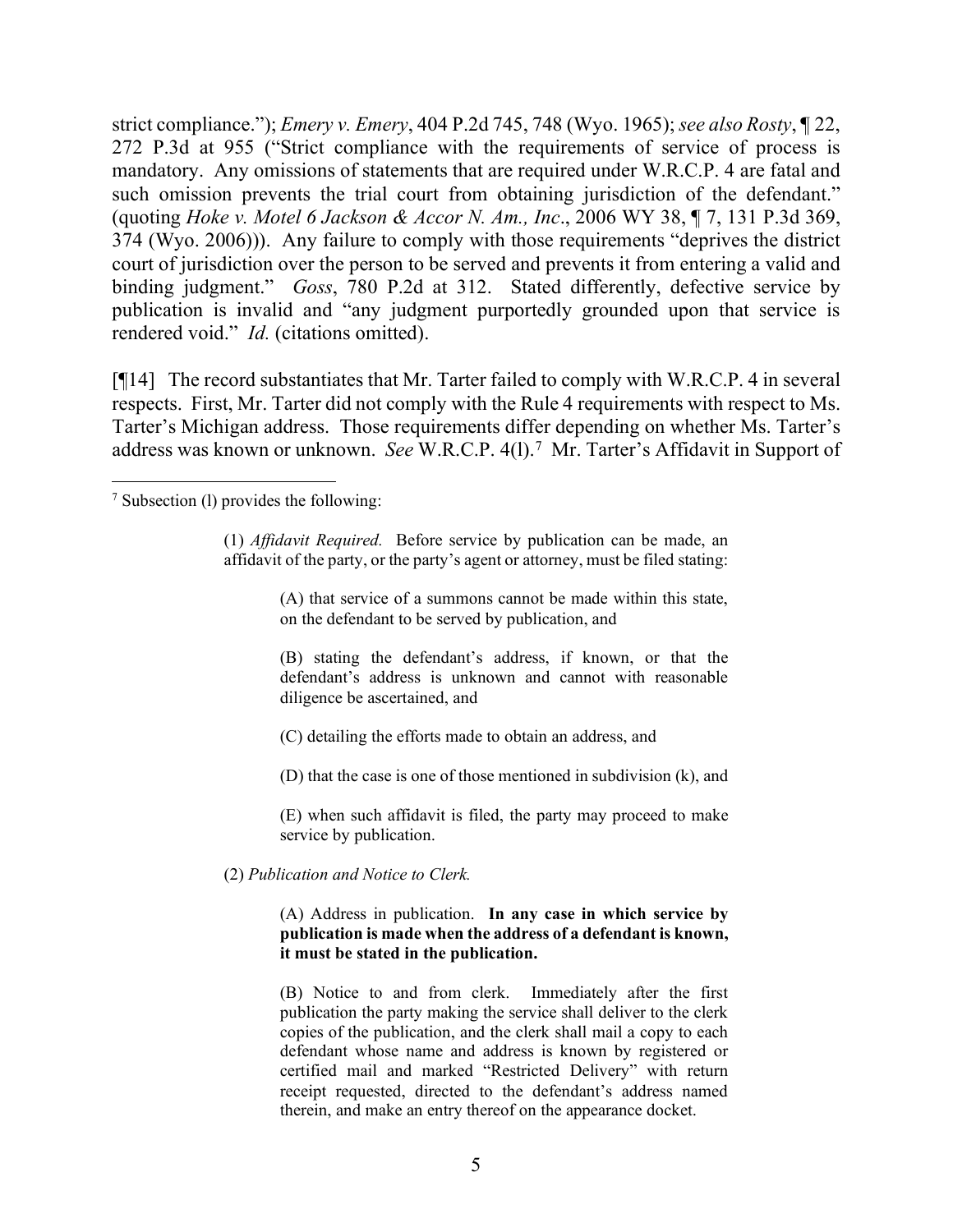Service by Publication did not clearly state whether Ms. Tarter's address was known or unknown. It instead presented Mr. Tarter's knowledge of her last known address and facts related to the failed efforts to serve Ms. Tarter at that address in person or by certified mail.

[¶15] If Mr. Tarter knew Ms. Tarter's Michigan address, he was required to state that address in both the affidavit in support of service by publication and the published notice. W.R.C.P. 4(1)(1)(B), (2)(A). As noted above, the affidavit equivocally stated: Ms. Tarter's "last known address is [\*\*\*] [\*\*\*] Street, Manistee, Michigan"; "[a]ffiant's knowledge of the last known address of [Ms. Tarter] was obtained from [Mr. Tarter][.]" The published notice did not include Ms. Tarter's address. Consequently, if Mr. Tarter knew Ms. Tarter's Michigan address, he failed to comply with W.R.C.P.  $4(1)(1)(B)$  and  $(2)(A)$ .

[¶16] Even if we accept Mr. Tarter's argument he did not know Ms. Tarter's address with certainty due to her repeated avoidance of service and her failure to claim the certified mailing, the affidavit in support of service by publication was deficient. It did not state that Ms. Tarter's address was unknown and could not with reasonable diligence be ascertained, nor detail the efforts made to obtain an address for her, as W.R.C.P. 4(l)(1)(B)– (C) plainly requires.

[¶17] We further note the affidavit in support of service by publication failed to strictly comply with W.R.C.P.  $4(1)(1)(D)$ , in that it erroneously referenced Rule  $4(e)$  instead of Rule  $4(k)$ , as the basis on which service by publication was proper in this case. When the Rule 4 replacement took effect on March 1, 2017, subsection (k) became the provision that identifies those cases in which "[s]ervice by publication may be had[,]" including "suits for divorce [and] alimony . . . when the defendant is a nonresident of the state, or the defendant's residence cannot be ascertained, or the defendant keeps concealed in order to avoid service of process[.]" W.R.C.P.  $4(k)(9)$ . Subsection (e) became the provision that addresses personal service on someone in the United States. W.R.C.P. 4(e).

(ii) that the affiant has been unable to ascertain the same with the exercise of reasonable diligence, and

(iii) detailing the efforts made to obtain an address.

<sup>(</sup>C) Affidavit at time of hearing. In all cases in which a defendant is served by publication of notice and there has been no delivery of the notice mailed to the defendant by the clerk, the party who makes the service, or the party's agent or attorney, at the time of the hearing and prior to entry of judgment, shall make and file an affidavit stating

<sup>(</sup>i) the address of such defendant as then known to the affiant, or if unknown,